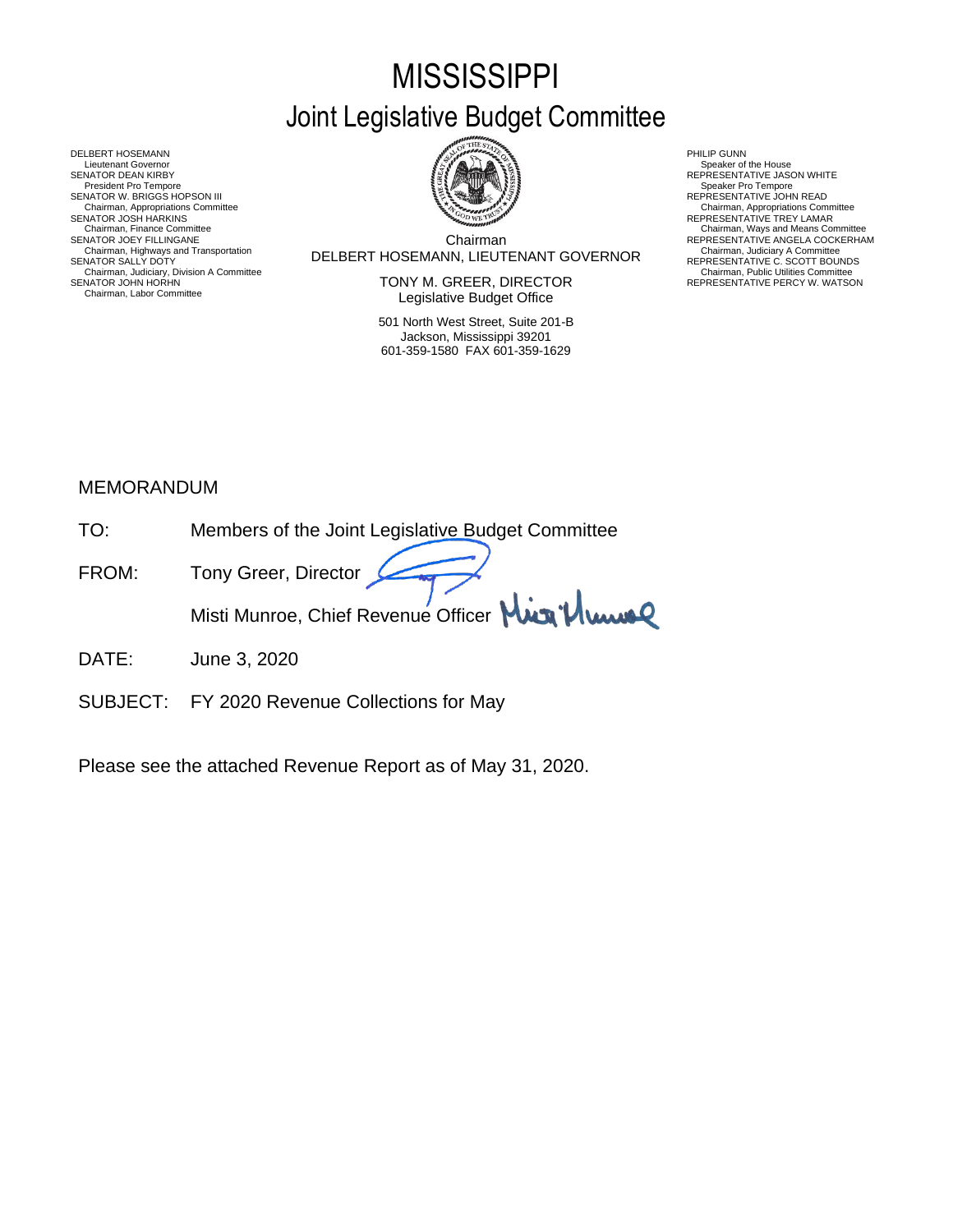



■Month\* Fiscal YTD\* Prior Year\*\*

| <b>Source of Revenue Collections</b> | Month*   | $FYTD*$  | <b>Prior</b>    |
|--------------------------------------|----------|----------|-----------------|
| Sales Tax                            | $-513.9$ | $-531.5$ | Year**<br>\$9.8 |
|                                      |          |          |                 |
| Individual Income Tax                | $-23.0$  | $-101.4$ | $-83.5$         |
| Corporate Tax                        | 19.5     | 18.9     | $-61.4$         |
|                                      |          |          |                 |
| Use Tax                              | 2.3      | 32.5     | 3.1             |
| <b>Gaming Tax</b>                    | $-12.0$  | $-22.5$  | $-24.3$         |
| <b>Total Collections</b>             | $-524.7$ | $-551.1$ | $-5137.1$       |

*\*Figures in millions above or below the Sine Die estimate*

*\*\*Figures in millions above or below the prior year's actual collections*



#### FY 2020

Total revenue collections for the month of May FY 2020 are \$24,717,016 or 5.15% below the sine die revenue estimate. Fiscal YTD revenue collections through May are \$51,065,828 or 1.00% below the sine die estimate. Fiscal YTD total revenue collections through May 2020 are \$137,095,116 or 2.64% below the prior year's collections. The FY 2020 Sine Die Revenue Estimate is \$5,858,400,000.

On November 22, 2019, the Joint Legislative Budget Committee revised the FY 2020 revenue estimate upward by \$137.8M. FY 2020 year-to-date actual collections are \$164,352,830 below the year-to-date FY 2020 revised revenue estimate as of May 2020. The FY 2020 Revised Revenue Estimate is \$5,996,200,000.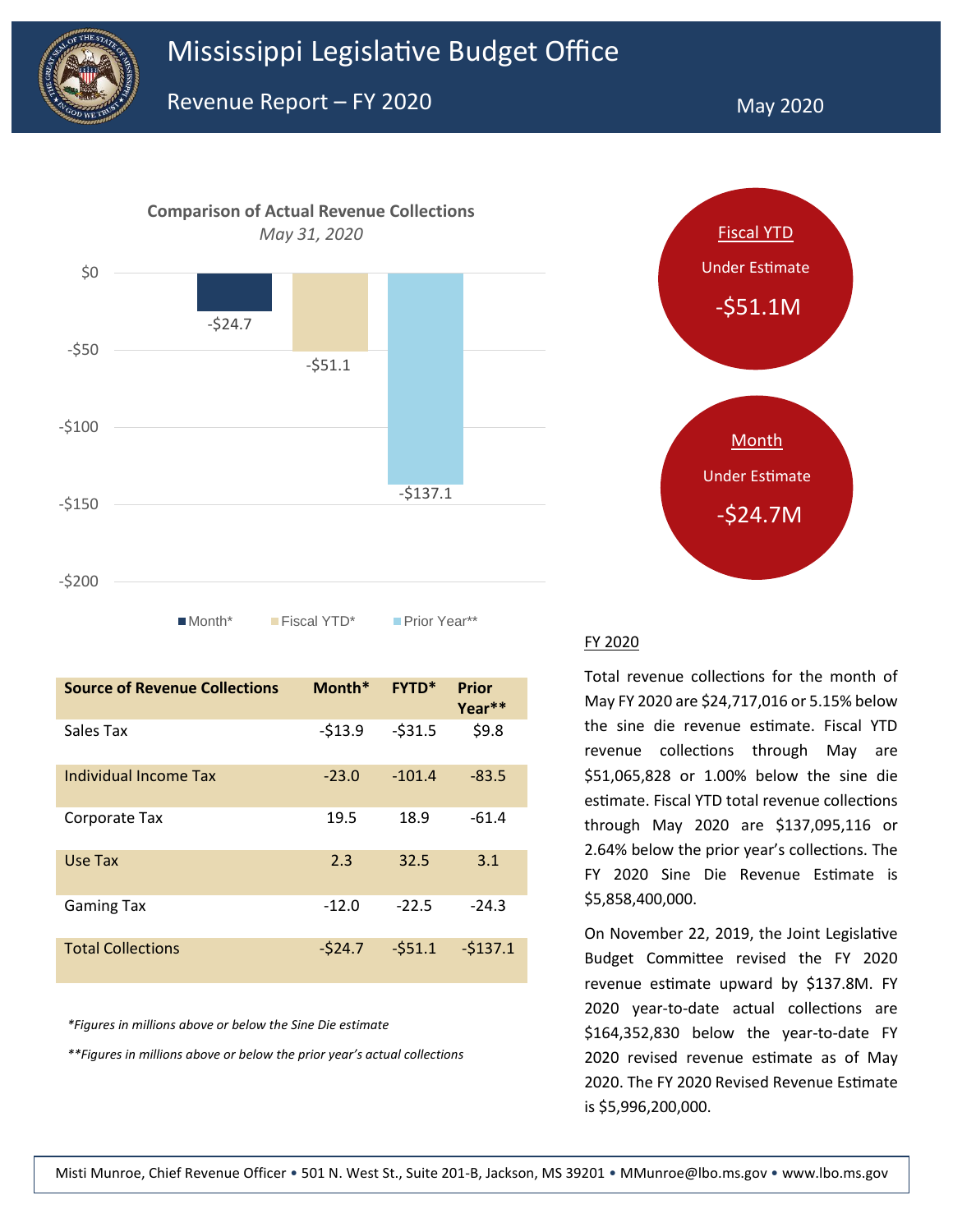

### **Comparison of Actual Revenue Collections by Tax Type**

The graph above compares the actual revenue collections to the sine die revenue estimate for each of the main tax revenue sources. The figures reflect the amount the actual collections for Sales, Individual, Corporate, Use and Gaming taxes were above or below the estimate for the month and fiscal year-to-date. The graph also compares fiscal year-todate actual collections to prior year actual collections, as of May 31, 2020.



**10-Year Historical Total Revenue** 

Use Gaming \*Figures do not include budget reductions or other transfers used to balance the budget. Figures include Attorney General Settlements for FY 2010 – FY 2019.



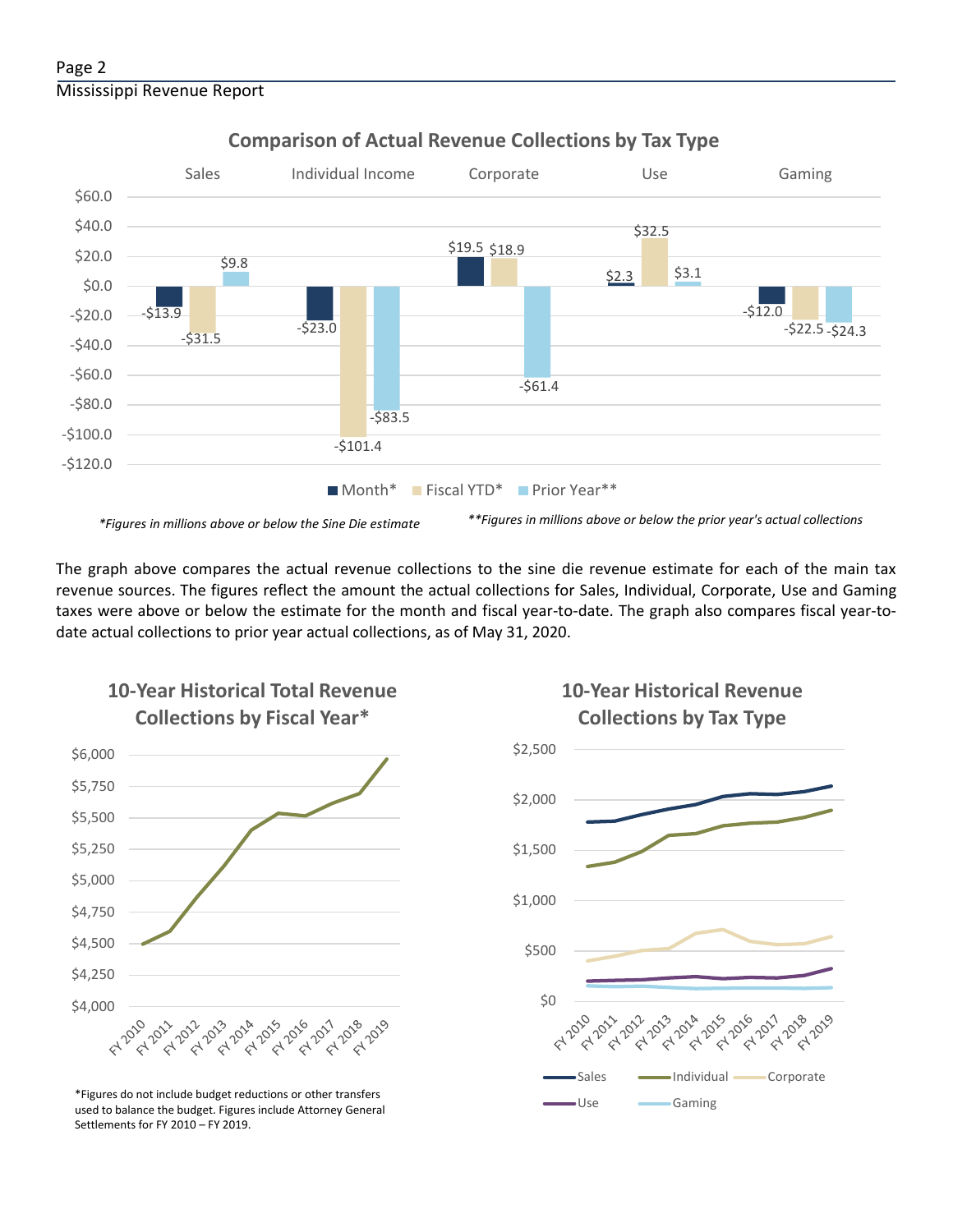#### Page 3

Mississippi Revenue Report

Below is a chart showing FY 2020 year-to-date collections compared to prior year-to-date collections.

|                                        |                    |                           | <b>Over/(Under) Prior Year</b> |           |  |
|----------------------------------------|--------------------|---------------------------|--------------------------------|-----------|--|
| <b>Source of Revenue Collections</b>   | FY 2019 July - May | <b>FY 2020 July - May</b> | Amount (\$)                    | % Change  |  |
| Sales Tax                              | \$1,836,288,135    | \$1,846,040,592           | \$9,752,457                    | 0.53%     |  |
| Individual Income Tax                  | 1,655,377,365      | 1,571,922,400             | (83, 454, 965)                 | $-5.04%$  |  |
| Corporate Income Tax                   | 559,065,049        | 497,671,594               | (61, 393, 455)                 | $-10.98%$ |  |
| Use Tax                                | 287,901,358        | 290,952,407               | 3,051,049                      | 1.06%     |  |
| <b>Insurance Premium Tax</b>           | 255,253,412        | 252,645,061               | (2,608,351)                    | $-1.02%$  |  |
| Tobacco, ABC & Beer                    | 225,903,278        | 232,550,462               | 6,647,184                      | 2.94%     |  |
| Oil & Gas Severance                    | 32,053,373         | 22,559,241                | (9,494,132)                    | $-29.62%$ |  |
| <b>Gaming Tax</b>                      | 125,799,088        | 101,477,435               | (24, 321, 653)                 | $-19.33%$ |  |
| Other Dept. of Revenue                 | 35,198,536         | 36,757,752                | 1,559,215                      | 4.43%     |  |
| Other Than Dept. of Revenue            | 155,463,657        | 156,818,864               | 1,355,207                      | 0.87%     |  |
| Sub-Total                              | 5,168,303,251      | 5,009,395,808             | (158, 907, 443)                | $-3.07%$  |  |
| <b>All Other Transfers/Collections</b> | 18,238,361         | 40,050,689                | 21,812,328                     | 119.60%   |  |
| <b>Total</b>                           | \$5,186,541,612    | \$5,049,446,497           | ( \$137,095,116)               | $-2.64%$  |  |



#### **Economic Statistics**:  **Economic Statistics**:

| <b>Unemployment Rate</b>           |            |          |           |         |
|------------------------------------|------------|----------|-----------|---------|
|                                    | Latest     | Change   | Frequency | Date    |
| Mississippi                        | 15.4%      | 10.3     | Monthly   | Apr-20  |
| <b>United States</b>               | 14.7%      | 10.3     | Monthly   | Apr-20  |
|                                    |            |          |           |         |
| GDP (millions)                     |            |          |           |         |
|                                    | Latest     | Change*  | Frequency | Date    |
| Mississippi                        | 105,004    | 2.1%     | Quarterly | 2019:Q4 |
| <b>United States</b>               | 19,222,000 | 2.1%     | Quarterly | 2019:Q4 |
|                                    |            |          |           |         |
| Mississippi Employment (thousands) |            |          |           |         |
|                                    | Latest     | Change   | Frequency | Date    |
| <b>Total Nonfarm</b>               | 1,037.7    | $-10.1%$ | Monthly   | Apr-20  |
| <b>Total Private</b>               | 802.2      | $-12.2%$ | Monthly   | Apr-20  |
|                                    |            |          |           |         |

\*annualized quarterly growth

\*Figures in millions.

May FY 2020 General Fund collections were \$28,520,194 or 5.89% below May FY 2019 actual collections. Sales tax collections for the month of May were below the prior year by \$13.7M. Individual income tax collections for the month of May were below the prior year by \$13.0M. Corporate income tax collections for the month of May were above the prior year by \$11.5M.

For a more detailed listing of revenue collections for the State of Mississippi, please see the attached MS Department of Finance and Administration's monthly Revenue Report.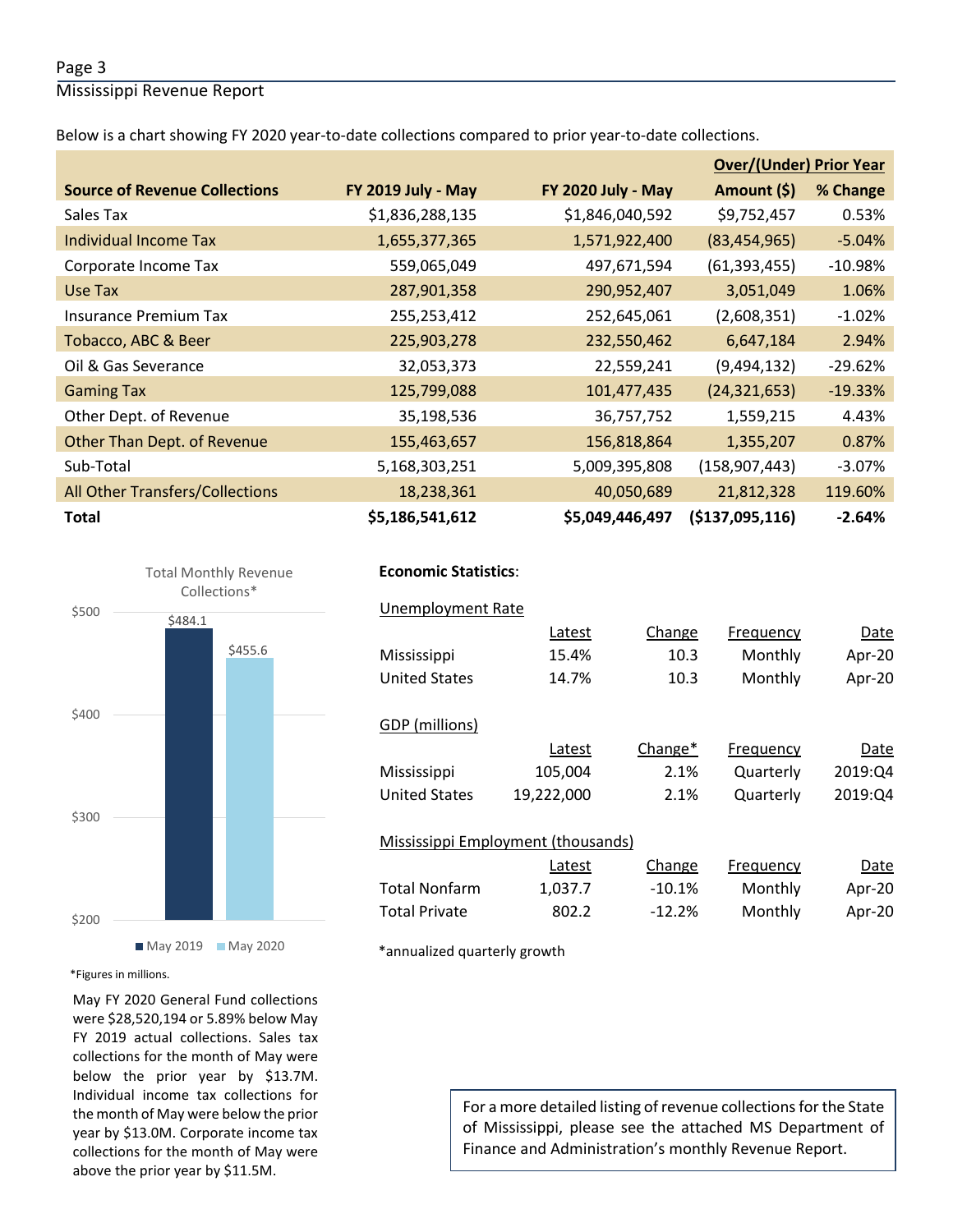# Mississippi Department of Finance and Administration Revenue Report

*As of May 31, 2020*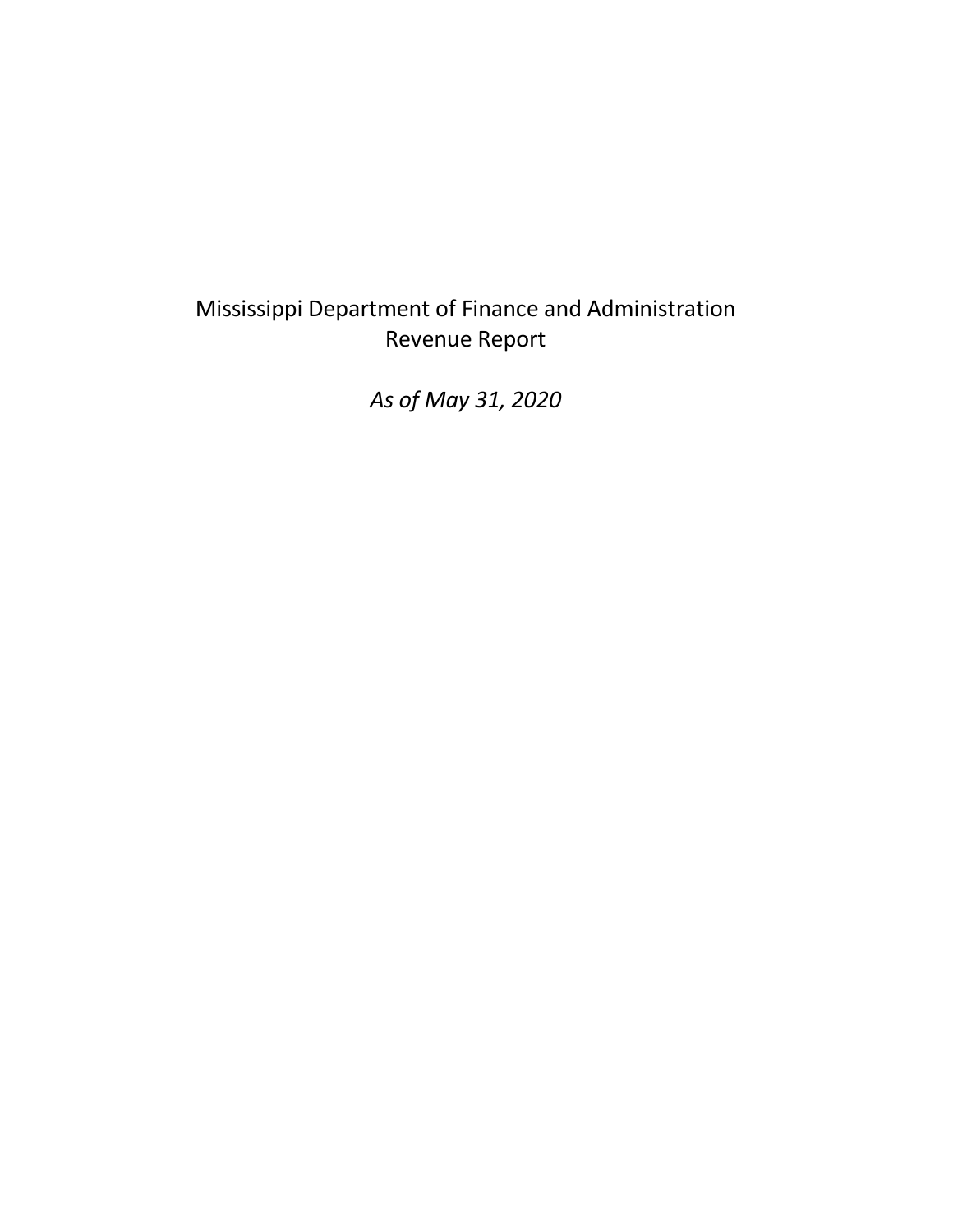Page 1

#### **STATE OF MISSISSIPPI**

|                                          |     |                    | <b>ACTUAL</b>      |          |                    |                  | <b>ACTUAL</b>      | <b>OVER OR UNDER</b>    |                |
|------------------------------------------|-----|--------------------|--------------------|----------|--------------------|------------------|--------------------|-------------------------|----------------|
|                                          |     | <b>ACTUAL</b>      | <b>COLLECTIONS</b> |          | <b>ESTIMATE</b>    | <b>ESTIMATE</b>  | <b>COLLECTIONS</b> | <b>ESTIMATE TO DATE</b> |                |
|                                          |     | <b>COLLECTIONS</b> | $07 - 01 - 18$     |          | <b>FISCAL YEAR</b> | $07 - 01 - 19$   | $07 - 01 - 19$     |                         |                |
| <b>SOURCE</b>                            |     | FY 2019            | $05 - 31 - 19$     |          | 2020               | $05 - 31 - 20$   | $05 - 31 - 20$     | <b>AMOUNT</b>           | <b>PERCENT</b> |
| DEPT. OF REVENUE COLLECTIONS:            |     |                    |                    |          |                    |                  |                    |                         |                |
| <b>SALES TAX (NET)</b>                   | \$  | 2,138,037,754 \$   | 1,836,288,135 \$   |          | 2,188,600,000 \$   | 1,877,580,000 \$ | 1,846,040,592 \$   | (31, 539, 408)          | $-1.68%$       |
| INDIVIDUAL INCOME TAX                    |     | 1,898,059,305      | 1,655,377,365      |          | 1,900,000,000      | 1,673,300,000    | 1,571,922,400      | (101, 377, 600)         | $-6.06%$       |
| <b>CORPORATE INCOME TAX</b>              |     | 643, 653, 771      | 559,065,049        |          | 555,200,000        | 478,740,000      | 497,671,594        | 18,931,594              | 3.95%          |
| <b>USE TAX</b>                           |     | 326,412,860        | 287,901,358        |          | 292,200,000        | 258,440,000      | 290,952,407        | 32,512,407              | 12.58%         |
| <b>INSURANCE PREMIUM TAX</b>             |     | 311,914,397        | 255, 253, 412      |          | 302,300,000        | 247,470,000      | 252,645,061        | 5,175,061               | 2.09%          |
| TOBACCO TAX                              |     | 138,456,827        | 126,760,574        |          | 140,900,000        | 128,960,000      | 127,431,587        | (1,528,413)             | $-1.19%$       |
| <b>ABC DIVISION</b>                      |     | 81,306,986         | 73,553,529         |          | 81,000,000         | 73,598,000       | 79,815,677         | 6,217,677               | 8.45%          |
| BEER AND WINE TAX                        |     | 27,933,327         | 25,589,175         |          | 29,600,000         | 26,981,000       | 25,303,198         | (1,677,802)             | $-6.22%$       |
| OIL SEVERANCE TAX                        |     | 31,592,541         | 29,014,151         |          | 32,300,000         | 29,612,000       | 20,838,131         | (8,773,869)             | $-29.63%$      |
| NATURAL GAS SEVERANCE TAX                |     | 3,296,326          | 3,039,222          |          | 3,800,000          | 3,487,000        | 1,721,110          | (1,765,890)             | $-50.64%$      |
| <b>ESTATE TAX</b>                        |     | $\theta$           |                    | $\Omega$ | $\theta$           | $\Omega$         | $\mathbf{0}$       | $\theta$                | $0.00\%$       |
| <b>AUTO TAG FEES</b>                     |     | 13,229,492         | 11,878,742         |          | 10,300,000         | 9,279,000        | 12,640,866         | 3,361,866               | 36.23%         |
| <b>INSTALLMENT LOAN TAX</b>              |     | 11,575,373         | 11,575,373         |          | 11,000,000         | 10,995,000       | 11,959,394         | 964,394                 | 8.77%          |
| PAYMENT IN LIEU OF TAX                   |     | 1,200,000          | 1,200,000          |          | 1,200,000          | 1,200,000        | 1,200,000          | $\Omega$                | $0.00\%$       |
| <b>MISCELLANEOUS</b>                     |     | 10,839,381         | 10,544,424         |          | 11,400,000         | 11,068,000       | 10,957,492         | (110, 508)              | $-1.00%$       |
| <b>GAMING FEES &amp; TAXES</b>           |     | 136,631,531        | 125,799,088        |          | 134,500,000        | 124,000,000      | 101,477,435        | (22, 522, 565)          | $-18.16%$      |
| <b>TOTAL DEPT. OF REVENUE:</b>           |     | 5,774,139,870      | 5,012,839,594      |          | 5,694,300,000      | 4,954,710,000    | 4,852,576,943      | (102, 133, 057)         | $-2.06%$       |
| OTHER THAN DEPT. OF REVENUE COLLECTIONS: |     |                    |                    |          |                    |                  |                    |                         |                |
| <b>INTEREST ON INVESTMENTS</b>           |     | 22,440,578         | 19,785,713         |          | 16,000,000         | 13,569,376       | 27,728,627         | 14,159,251              | 104.35%        |
| <b>HIGHWAY SAFETY PATROL</b>             |     | 18,182,159         | 16,564,311         |          | 18,700,000         | 16,902,735       | 16,529,539         | (373, 196)              | $-2.21%$       |
| <b>INSURANCE TAX</b>                     |     | 27,538,432         | 25,143,879         |          | 28,900,000         | 26,182,525       | 27,047,817         | 865,292                 | 3.30%          |
| LICENSES, FEES, PERMITS                  |     | 54,588,010         | 47,576,316         |          | 47,300,000         | 40,857,890       | 44,851,975         | 3,994,085               | 9.78%          |
| <b>CRIME TAX/ASSESSMENT</b>              |     | 42,997,144         | 37,628,200         |          | 43,500,000         | 38,992,854       | 34,302,950         | (4,689,904)             | $-12.03%$      |
| <b>MISCELLANEOUS</b>                     |     | 3,008,218          | 2,439,452          |          | 2,400,000          | 2,185,636        | 1,653,688          | (531,948)               | $-24.34%$      |
| <b>GAMING FEES &amp; TAXES</b>           |     | 6,660,155          | 6,325,787          |          | 7,300,000          | 7,111,309        | 4,704,269          | (2,407,040)             | $-33.85%$      |
| TOTAL OTHER THAN DOR:                    |     | 175,414,696        | 155,463,657        |          | 164,100,000        | 145,802,325      | 156,818,864        | 11,016,539              | 7.56%          |
| <b>TOTAL GF - (Sine Die) COLLECTIONS</b> |     | 5,949,554,566      | 5,168,303,251      |          | 5,858,400,000      | 5,100,512,325    | 5,009,395,807      | (91, 116, 518)          | $-1.79%$       |
| SETTLEMENTS/OTHER                        |     | 18,238,361         | 18,238,361         |          | $\Omega$           | $\theta$         | 36,481,061         | 36,481,061              | 100.00%        |
| <b>WCSR TRANSFER IN</b>                  |     |                    |                    | $\Omega$ |                    |                  | $\theta$           | $\Omega$                | $0.00\%$       |
| OTHER NON BUDGET TRANSFER IN             |     |                    |                    |          |                    |                  | 3,569,628          | 3,569,628               | 100.00%        |
| TRANSFER IN (BUD RED)                    |     |                    |                    |          |                    |                  | $\theta$           | $\theta$                | $0.00\%$       |
| OTHER BUDGETED GF COLLECTIONS            |     |                    |                    |          |                    |                  |                    |                         | $0.00\%$       |
| TOTAL GENERAL FUND:                      | \$. | 5,967,792,927 \$   | 5,186,541,612 \$   |          | 5,858,400,000 \$   | 5,100,512,325 \$ | 5,049,446,497 \$   | (51,065,828)            | $-1.00%$       |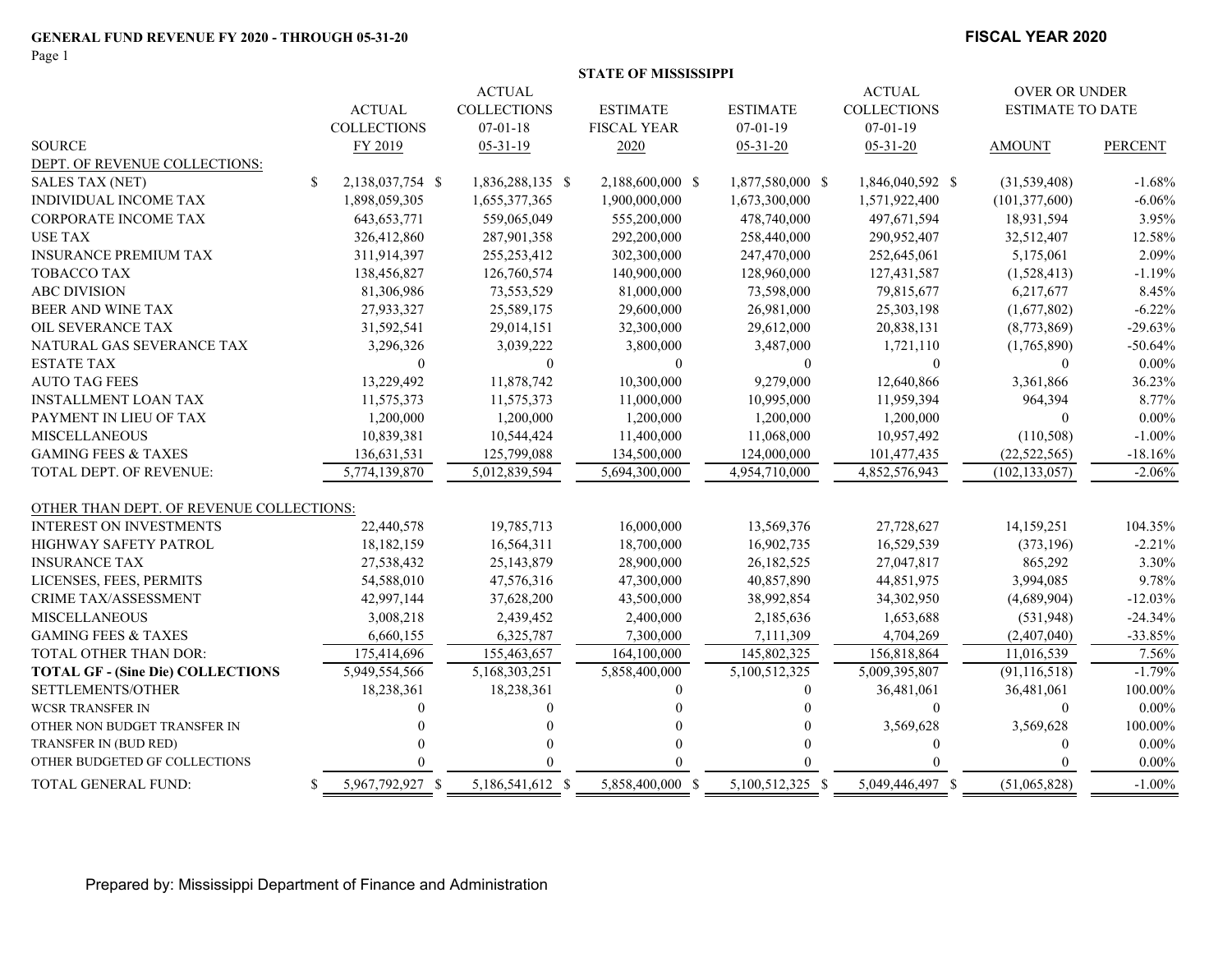#### **GENERAL FUND REVENUE FY 2020 - THROUGH 05-31-20 COMPARISON TO PRIOR YEAR COLLECTIONS**

Page 2

|                                          |    |                |                  | $07 - 01 - 18$   | $07-01-19$       | INCREASE OR DECREASE     |                |
|------------------------------------------|----|----------------|------------------|------------------|------------------|--------------------------|----------------|
|                                          |    | May            | May              | <b>TO</b>        | <b>TO</b>        | OVER OR UNDER PRIOR YEAR |                |
| <b>SOURCE</b>                            |    | 2019           | 2020             | $05 - 31 - 19$   | $05 - 31 - 20$   | <b>AMOUNT</b>            | <b>PERCENT</b> |
| DEPT. OF REVENUE COLLECTIONS:            |    |                |                  |                  |                  |                          |                |
| <b>SALES TAX (NET)</b>                   | \$ | 183,247,270 \$ | 169,520,598 \$   | 1,836,288,135 \$ | 1,846,040,592 \$ | 9,752,458                | $0.53\%$       |
| INDIVIDUAL INCOME TAX                    |    | 172,137,058    | 159,174,991      | 1,655,377,365    | 1,571,922,400    | (83, 454, 965)           | $-5.04%$       |
| <b>CORPORATE INCOME TAX</b>              |    | 40,457,394     | 51,962,349       | 559,065,049      | 497,671,594      | (61, 393, 455)           | $-10.98%$      |
| <b>USE TAX</b>                           |    | 28,418,439     | 27,462,287       | 287,901,358      | 290,952,407      | 3,051,049                | 1.06%          |
| <b>INSURANCE PREMIUM TAX</b>             |    | 2,524,933      | 5,297,053        | 255, 253, 412    | 252,645,061      | (2,608,351)              | $-1.02%$       |
| <b>TOBACCO TAX</b>                       |    | 12,157,841     | 11,776,978       | 126,760,574      | 127,431,587      | 671,013                  | $0.53\%$       |
| <b>ABC DIVISION</b>                      |    | 6,499,673      | 8,233,410        | 73,553,529       | 79,815,677       | 6,262,148                | 8.51%          |
| BEER AND WINE TAX                        |    | 2,603,893      | 2,490,146        | 25,589,175       | 25,303,198       | (285,977)                | $-1.12%$       |
| OIL SEVERANCE TAX                        |    | 2,558,068      | 393,556          | 29,014,151       | 20,838,131       | (8,176,020)              | $-28.18%$      |
| NATURAL GAS SEVERANCE TAX                |    | 171,454        | 71,855           | 3,039,222        | 1,721,110        | (1,318,113)              | $-43.37%$      |
| <b>ESTATE TAX</b>                        |    | $\theta$       | $\theta$         | $\mathbf{0}$     | $\theta$         | $\theta$                 | $0.00\%$       |
| <b>AUTO TAG FEES</b>                     |    | 1,595,624      | 1,125,661        | 11,878,742       | 12,640,866       | 762,124                  | 6.42%          |
| <b>INSTALLMENT LOAN TAX</b>              |    | 842,553        | 186,273          | 11,575,373       | 11,959,394       | 384,021                  | 3.32%          |
| PAYMENT IN LIEU OF TAX                   |    | $\mathbf{0}$   | $\boldsymbol{0}$ | 1,200,000        | 1,200,000        | $\theta$                 | $0.00\%$       |
| <b>MISCELLANEOUS</b>                     |    | 280,587        | 288,706          | 10,544,424       | 10,957,492       | 413,069                  | 3.92%          |
| <b>GAMING FEES &amp; TAXES</b>           |    | 12,233,957     | 483,975          | 125,799,088      | 101,477,435      | (24,321,653)             | $-19.33%$      |
| TOTAL DEPT. OF REVENUE:                  |    | 465,728,744    | 438,467,837      | 5,012,839,594    | 4,852,576,943    | (160, 262, 651)          | $-3.20%$       |
| OTHER THAN DEPT. OF REVENUE COLLECTIONS: |    |                |                  |                  |                  |                          |                |
| INTEREST ON INVESTMENTS                  |    | 2,397,373      | 1,577,993        | 19,785,713       | 27,728,627       | 7,942,914                | 40.14%         |
| HIGHWAY SAFETY PATROL                    |    | 1,581,690      | 1,012,372        | 16,564,311       | 16,529,539       | (34,772)                 | $-0.21%$       |
| <b>INSURANCE TAX</b>                     |    | 2,546,992      | 2,651,754        | 25,143,879       | 27,047,817       | 1,903,938                | 7.57%          |
| LICENSES, FEES, PERMITS                  |    | 9,301,715      | 6,265,935        | 47,576,316       | 44,851,975       | (2,724,341)              | $-5.73%$       |
| CRIME TAX/ASSESSMENT                     |    | 1,672,887      | 3,084,787        | 37,628,200       | 34,302,950       | (3,325,251)              | $-8.84%$       |
| <b>MISCELLANEOUS</b>                     |    | 194,420        | 131,474          | 2,439,452        | 1,653,688        | (785,764)                | $-32.21%$      |
| <b>GAMING FEES &amp; TAXES</b>           |    | 135,571        | 42,820           | 6,325,787        | 4.704.269        | (1,621,518)              | $-25.63%$      |
| TOTAL OTHER THAN:                        |    | 17,830,649     | 14,767,135       | 155,463,657      | 156,818,864      | 1,355,207                | 0.87%          |
| <b>TOTAL GF - (Sine Die) COLLECTIONS</b> |    | 483,559,392    | 453,234,972      | 5,168,303,251    | 5,009,395,807    | (158, 907, 444)          | $-3.07\%$      |
| <b>SETTLEMENTS/OTHER</b>                 |    | 580,025        | $\Omega$         | 18,238,361       | 36,481,061       | 18,242,700               | 100.02%        |
| <b>WCSR TRANSFER IN</b>                  |    | 0              | $\Omega$         | $\Omega$         | $\theta$         | $\Omega$                 | $0.00\%$       |
| OTHER NON BUDGET TRANSFER IN             |    |                | 2,384,251        |                  | 3,569,628        | 3,569,628                | 100.00%        |
| TRANSFER IN (BUD RED)                    |    |                | $\theta$         |                  | $\theta$         | $\Omega$                 | $0.00\%$       |
| OTHER BUDGETED GF COLLECTIONS            |    |                |                  |                  |                  | $\Omega$                 | $0.00\%$       |
| TOTAL GENERAL FUND:                      | S  | 484,139,417 \$ | 455,619,223 \$   | 5,186,541,612 \$ | 5,049,446,497 \$ | (137,095,116)            | $-2.64%$       |